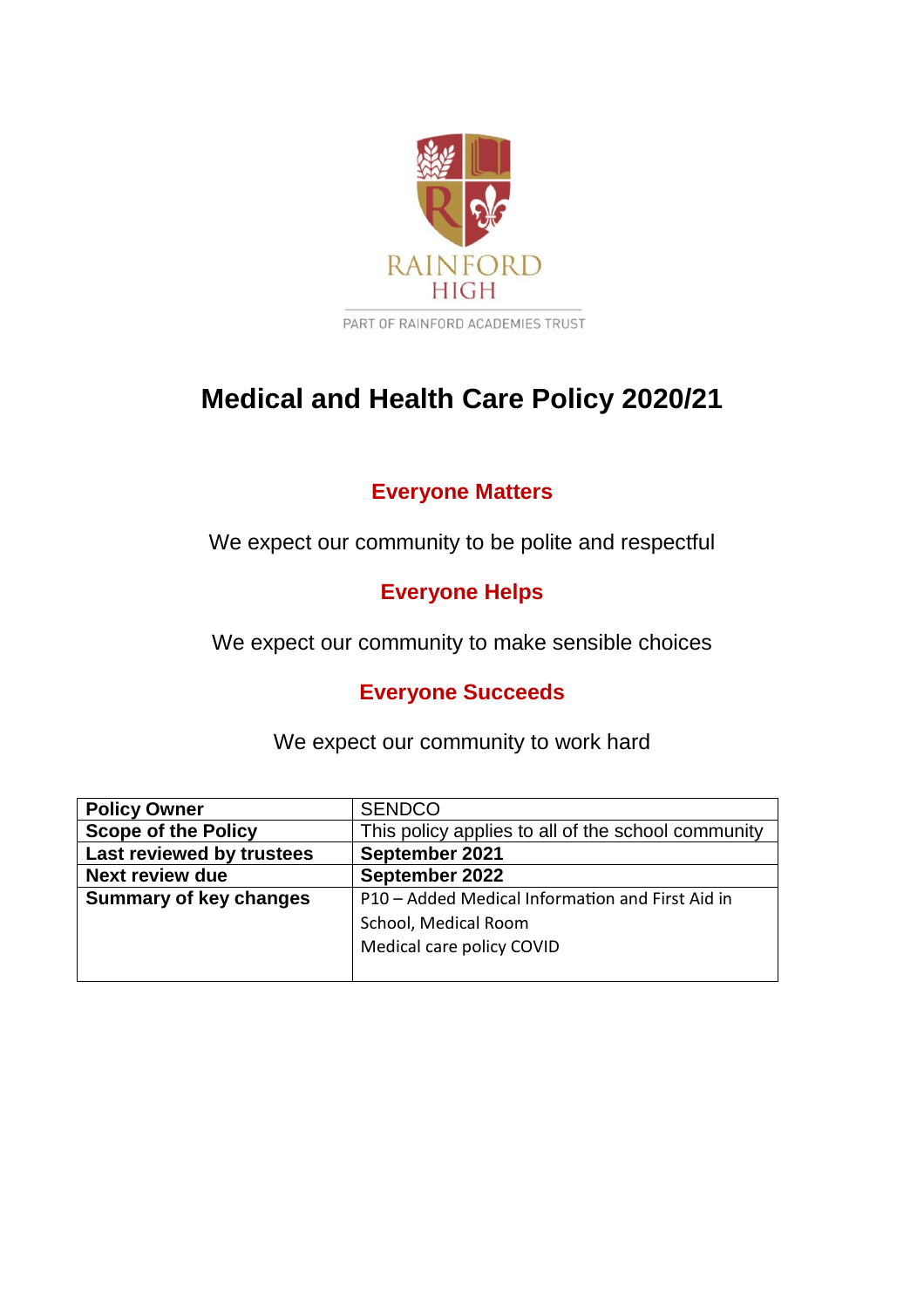# **Supporting Students with Medical Conditions at Rainford High**

#### **Compliance**

Children and Families Act 2014 Equality Act 2010 Medical Conditions Act 2015

# **Rationale**

This policy deals with all aspects of care and support for children attending Rainford High. Students at school with medical conditions, including both physical and mental health conditions, should be properly supported so that they have full access to education, including school trips and physical education whilst ensuring they remain healthy and achieve their academic potential.

Some children with medical conditions may be disabled. In this case we recognise our duties under the Equality Act 2010. For children with SEND, this guidance should be read in conjunction with the Equality Act 2010.

Section 100 of the Children and Families Act 2014 to make arrangements for supporting students at their school with medical conditions.

No child with a medical condition should be denied admission or prevented from taking up a place in school because arrangements for their medical condition have not been made. These arrangements must give parents and students confidence in the school's ability to provide effective support for medical conditions in schools.

Individual Health Care plans can help staff identify the necessary safety measures to support children and ensure that they and others are not put at risk.

# **Definition**

Students' medical needs may be broadly summarised as being of two types:

**Short-term**, affecting their participation in school activities when they are on a course of medication **Long-term**, potentially limiting their access to education and requiring extra care and Support.

# **This policy contains details of:**

- *Medical care, administration and storage of medicines, medication errors and adverse reactions, disposal of products, auditing student supplies and analysing medical care reports.*
- *Asthma, epilepsy and allergies.*
- *First Aid in school and staffing, our basic First Aid procedures and emergency procedures along with hygiene and First Aid equipment available.*
- *Manual handling and safety for staff and students.*
- *Care plans and details of School Nurse.*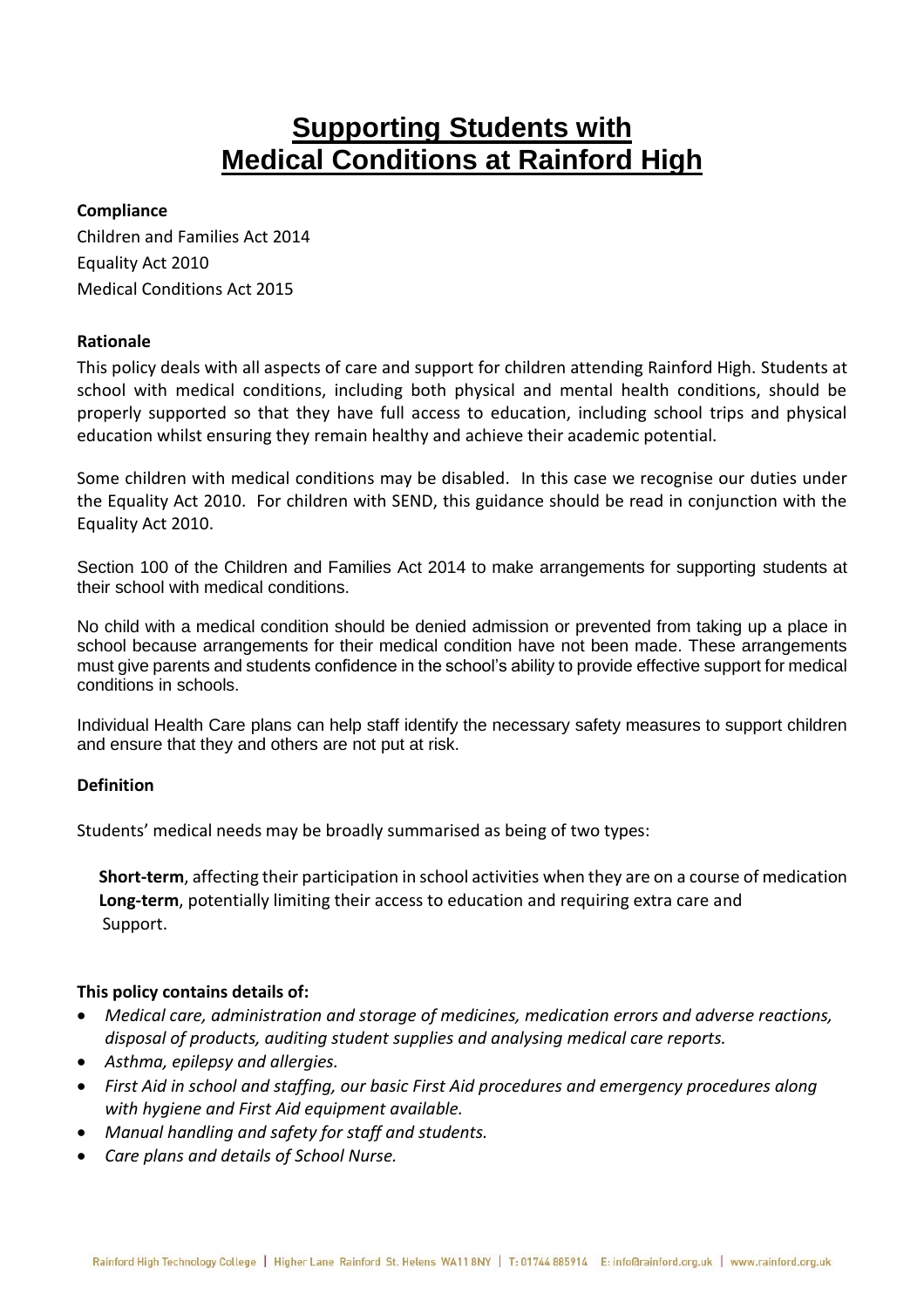# *'Everyone Matters, Everyone Helps, Everyone Succeeds'*

# **The person with Lead Responsibility is: - Jo Burgess (SENCo)**

Staff can access medical conditions info on the tab on the SEN register along with additional information available on Edukey. Staff will be updated accordingly as new information becomes available. SIMs will also be updated with this information so that all teaching staff have instant access through their class registers.

#### **Medication in School**

Medicines should only be taken to school where it would be detrimental to a child's health if it were not administered during the day.

# Wherever possible, parents should administer medication outside of school hours.

It is recognised that the administration of medication at school will minimise the time that students will need to be absent.

When medication needs to be taken during school time, school will support accordingly and examples of these circumstances include:

- 1. Cases of chronic conditions e.g. Diabetes, Asthma or Epilepsy; or
- 2. Acute situation e.g. anaphylactic shock
- 3. Cases where students recovering from short term illnesses may be well enough to attend school but need to finish a course of antibiotics, cough medicine etc.

Written permission must be obtained from parents before any medication can be administered. This must state the dosage, the frequency and the expiry date of the medication. If emergency medication has been prescribed by a doctor (e.g. epi pen) then school will have access to student's selfmanagement plan and/or care plan.

# **Prescribed Medication**

The medication must be clearly labelled and be for the named child. It will be kept in a locked cupboard or the medical fridge (if necessary). When medication is administered, this will be recorded on SIMs by a member of staff on duty in the Medical room.

Permission for receiving medication in school will be logged on SIMs along with students' medical notes.

In terms of students with Individual Health Care Plans, circumstances are approached with extra caution into account relating to administration of medicines not recorded on their official documentation:

- Where the timing of administration is crucial;
- Where serious consequences may occur through failure to administer;
- Where technical or medical knowledge is needed;
- Where intimate contact is necessary.

In these circumstances Head teachers should consider carefully what they are being asked to do. Even if it is within the interest of the child to receive the medication in school, staff cannot be instructed to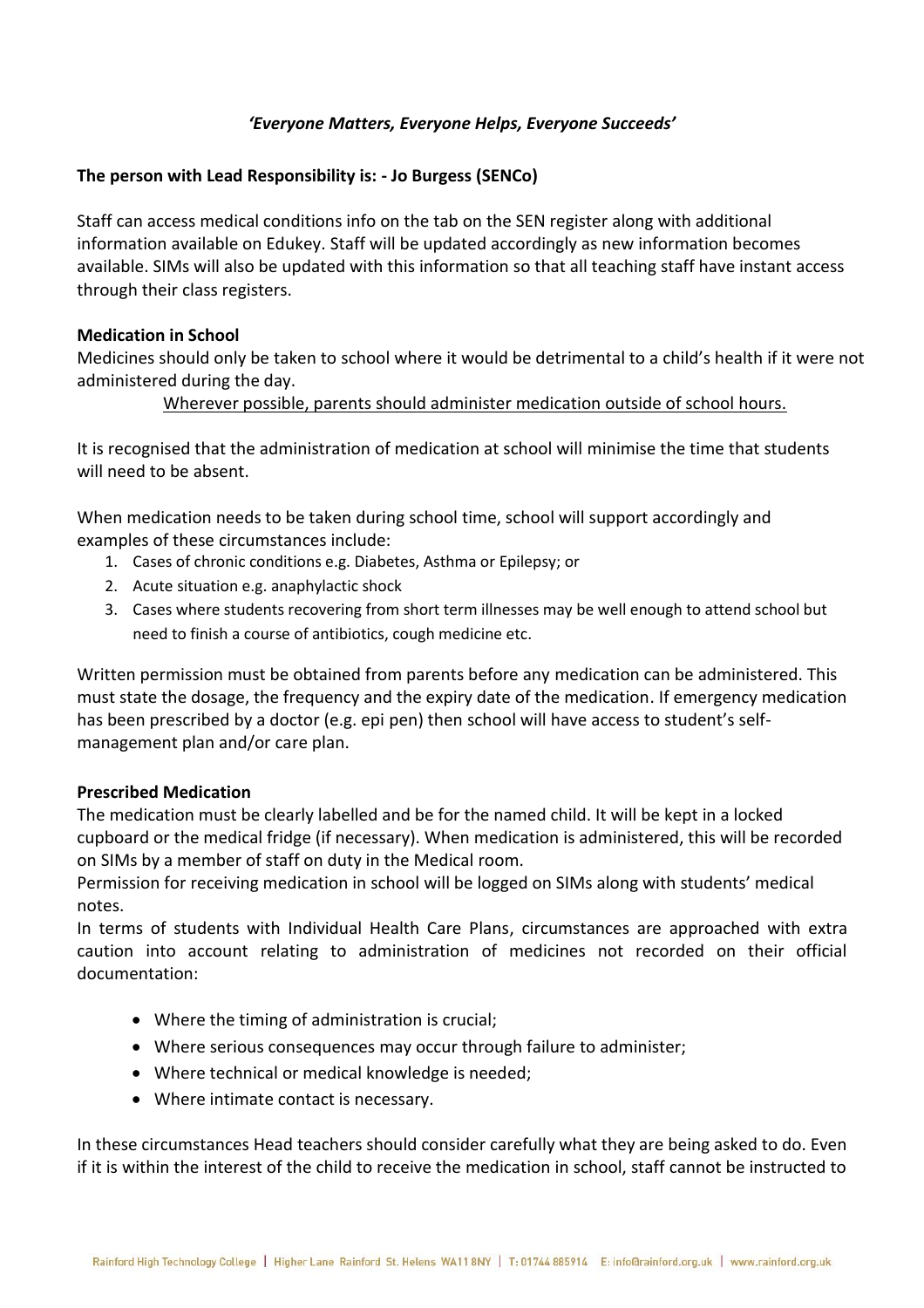administer, however, the school still has a duty to ensure that arrangements are in place to support such students. In these cases, it would be useful to speak to the School Nurse.

In order to provide the highest level of care, there are two forms to be completed by parents/guardians. The information we receive back will allow us to ensure all information is correct and up to date:

- Form 1: Medical information (general medical questions and contact details) and medication.
- Form 2: Consent for administration of medication.

The information provided on these forms, will help us to ensure that individual needs are met accordingly and that students are appropriately supported with their medical needs during their time with us at Rainford High.

# **Staff will not be able to administer any medicines unless these forms are completed and signed.**

# **School must never administer the first dose of any new medication. Staff will never make changes to dosage on parental instructions.**

# **We will not accept medicines that have been taken out of the container as originally dispensed.**

Parents are requested to inform us urgently of any changes to their child's medical condition or medication. This includes any changes to the dosage and frequency of medicines. New forms will be sent out at the start of the academic year to those students with existing medical conditions.

# **Non-Prescription Medication (Over the Counter Medications)**

# **Over the counter medicines do not need an appropriate practitioners prescription, signature or authorisation in order for a school to give them.**

- a) Over the counter medicines, eg, Hayfever treatments, cough/cold remedies should only be accepted in exceptional circumstances and treated the same way as prescription medication. The parent/carer must clearly label the container with the child's name, dose and time of administration and complete a parental consent form (form 2). The medication should be provided in the original container with the patient information leaflet (PIL).
- b) There is a potential risk of interaction between prescription and over the counter medicines, so where children are already taking prescription medicine(s), prior written approval from the child's GP should be sought.
- c) The use of over the counter medicines should normally be for a limited period only. Therefore, where these medicines are administered the recommendations contained within the patient information leaflet (PIL) should always be followed;
	- *E.g. for Paracetamol - 'if no better in three days seek the advice of a GP', therefore, schools should only administer for three days unless they have had assurance the child had been seen by the GP*

Where a child's symptoms persist, medical advice should be sought by the parent.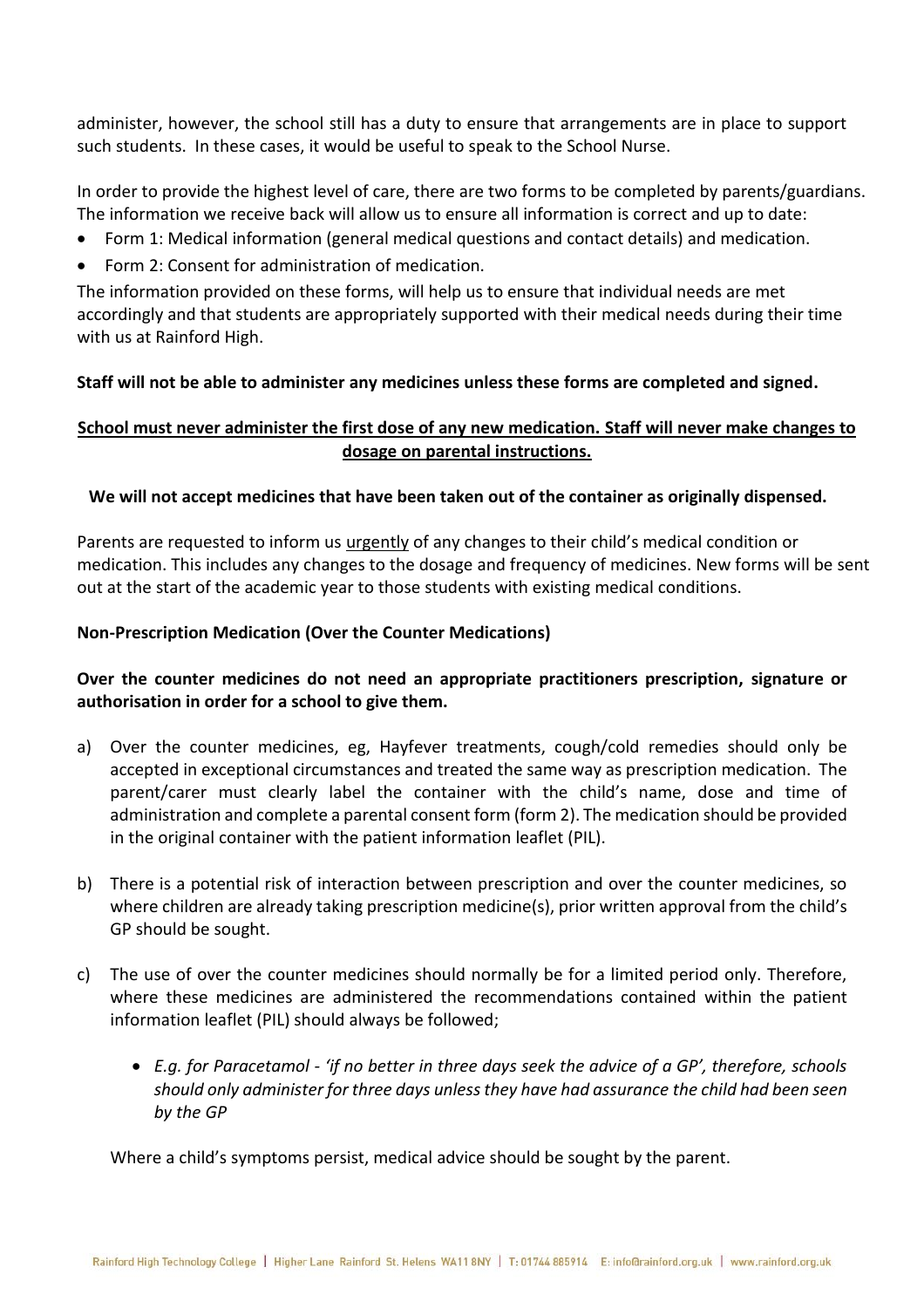# **Other remedies, including herbal preparations, should not be accepted for administration in the school/setting.**

- d) Only after parental advice will the school administer Paracetamol or other pain relief. For students under 16, parental consent must be obtained beforehand and a record of that consent and administration should be made.
- e) The school **must not** keep its' own stock of pain relief medication; the parent must provide the school with a supply of appropriate pain relief tablets for use solely by their child.
- f) A dose of paracetamol or pain relief should only be given after effort has been made to ease the student's pain through other methods, i.e, rest, fresh air, etc. Before each dose of the medication is given, the school should obtain parental consent. The school must ask the parent how many doses of the pain relief have been administered in the previous 24 hours, and only administer pain relief if in line with the recommended dose. A record of that consent and any medication administered should be made.
- g) Staff should check that the over the counter medicine has been administered without adverse effect to the child previously and that parents have certified this is the case – a note to this effect should be recorded in the written parental agreement for the school/setting to administer medicine.
- h) If a child suffers regularly from frequent or acute pain, the parents should be encouraged to refer the matter to the child's GP.

# **A child under 16 should never be given aspirin-containing medicine unless prescribed by a Doctor.**

# **Controlled Drugs**

The supply, possession and administration of some medicines are controlled by the Misuse of Drugs Act and its associated Regulations. Some may be prescribed as medicine for use by children, eg, Ritalin® , Methylphenidate.

It is permissible for schools and settings to look after a controlled drug, where it is agreed that it will be administered to the child for whom it has been prescribed and this is documented in the child's health care plan.

Any trained and competent member of staff may administer a controlled drug to the child for whom it has been prescribed. Staff administering the medicine should do so in accordance with the prescriber's instructions.

Controlled drugs should be stored securely (a locked non-portable container), with limited access but should be easily accessible in an emergency, by named staff. A record should be kept for audit and safety purposes (see Appendix 'E');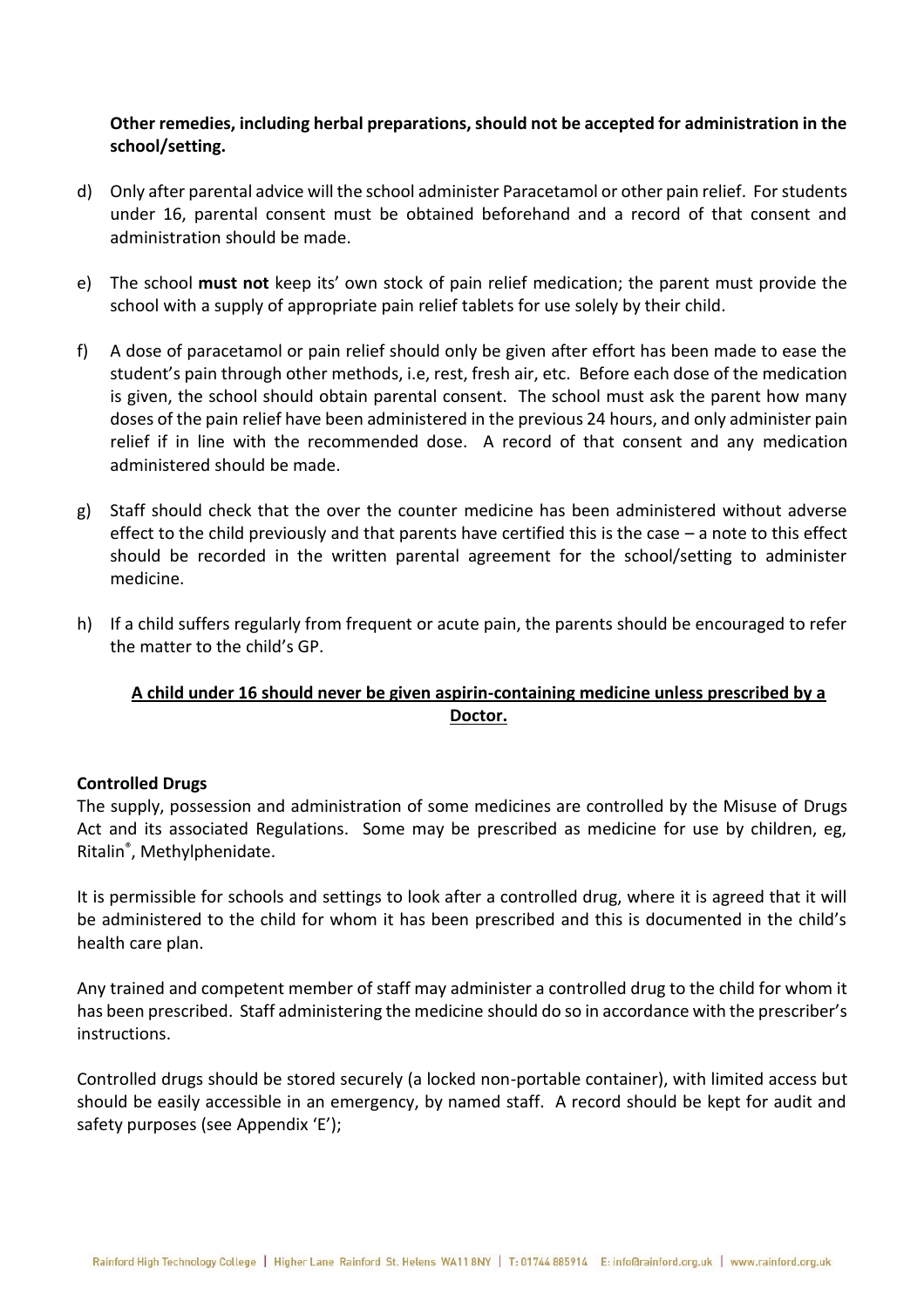A controlled drug, as with all medicines, should be returned to the parent when no longer required to arrange for safe disposal (by returning the unwanted supply to the local Pharmacy). If this is not possible, it should be returned to the dispensing Pharmacist (details should be on the label). A written record should be kept, signed by the pharmacist and the parents informed.

# **Misuse of a controlled drug, such as passing it to another child or another person for use, is a criminal offence.**

#### **Storing Medicines**

Medication should be stored as follows:

- 1. Medicines should be kept in a secure place with restricted access, with limited exceptions. Medicines and devices such as Asthma inhalers, blood glucose testing meters (and strips) and adrenaline pens should be always readily available to children and not locked away, but always in the vicinity of the relevant students. Emergency medication will be stored in the General Office at the front of school where it is readily available yet under constant supervision.
- 2. A few medicines need to be refrigerated. Subject to the Individual Healthcare Plan, these can be kept in a refrigerator on a separate shelf, but should be in an airtight container and clearly labelled. Where medicines are required to be kept refrigerated, daily temperature checks should be undertaken on a recorded basis.
- 3. Large volumes of medicines should not be stored;
- 4. Children should know where their own medicines are stored, who holds the key and be able to access them;
- 5. Medicines should be stored strictly in accordance with product instructions (paying particular note to temperature) and in the original container in which it was dispensed;
- 6. Staff should ensure that the supplied container is clearly labelled with the name of the child, the name and dose of the medicine, storage instructions and the frequency of administration;
- 7. Where a child needs two or more prescribed medicines, each should be in a separate container;
- 8. Staff should never transfer medicines from their original containers;
- 9. The inhaler and spacers for Salbutamol inhalers (see below) will be kept in the Medical Room which all staff have access to at all times. Inhaler is out of the reach and sight of children. The inhaler and spacer should not be locked away.

#### **Asthma**

We recognise that asthma is a physical condition, not an emotional illness. It affects at least one in every eleven children. On average, there are two children with Asthma in every classroom in the UK. A sudden narrowing of the air passages making it difficult to breathe causes an attack. These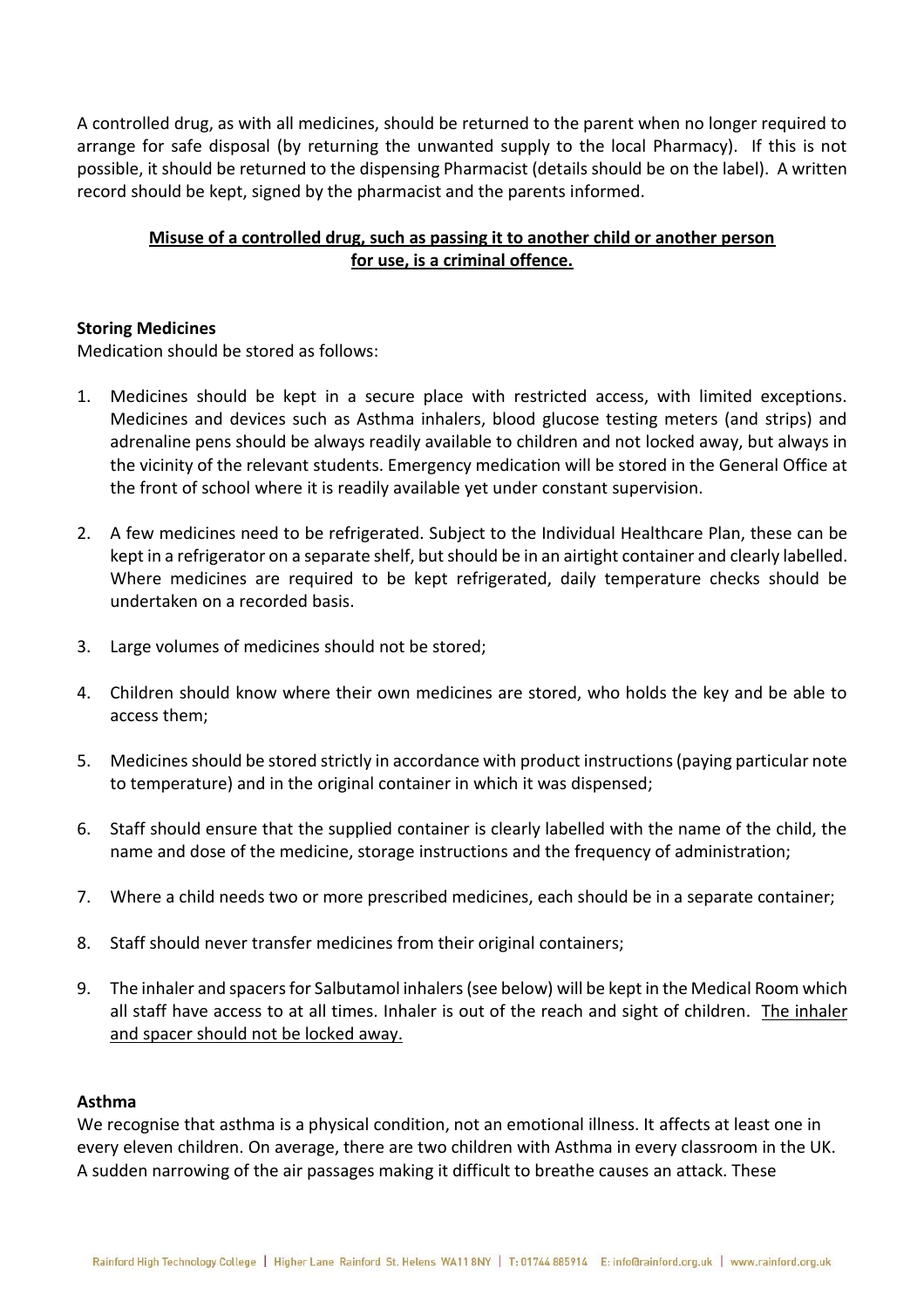passages are almost continuously inflamed or red or sore. Asthma can be controlled by, firstly avoiding known irritants and, secondly, by inhaling specific drugs.

# Staff are aware of who is listed as having Asthma and are able to view their procedures using Edukey software.

Drugs can be self-administered by the child concerned. It is good practice to allow students who can be trusted to do so to manage their own medication from a relatively early age, and schools should encourage this, provided the safety of other students is not compromised. As children grow and develop they should be encouraged to participate in decisions about their medicines and to take responsibility. This should be documented in the Individual Health Care Plan after discussion health care professionals and parents.

# All staff receive asthma and allergy training during the academic year.

As a school we:

- welcome all students with asthma
- encourage and help children with asthma to participate fully in all aspects of school life
- recognise that asthma is an important condition affecting many school children
- recognise that immediate access to inhalers is vital
- do all it can to make sure that the school environment is favourable to children with asthma
- ensure that other children understand asthma so that they can support their friends; and so that children with asthma can avoid the stigma sometimes attached to this chronic condition
- have a clear understanding of what to do in the event of a child having an asthma attack
- work in partnership with parents, schools, school governors, health professionals, school staff and children to ensure the successful implementations school policies

# **Asthma Inhalers**

- Children may have inhalers on their person during school time, if this has been agreed with parents and everyone feels that the child is responsible.
- Extra inhalers will be kept in a secure cupboard in the medical room. Children will have access to inhalers at all times (provided they do not exceed agreed dosage).
- Each time a child is provided with an inhaler from the medical room, this will be recorded accordingly on SIMs.
- **Ideally parents will be encouraged to provide a spare inhaler which can remain in school.**
- Staff must take a child's inhaler to all off-site activities.

Asthma UK Summit House 70 Wilson Street London EC2A 2DB Phone 020 7786 4900 Fax 020 7256 6075 info@asthma.org.uk [www.asthma.org.uk](http://www.asthma.org.uk/)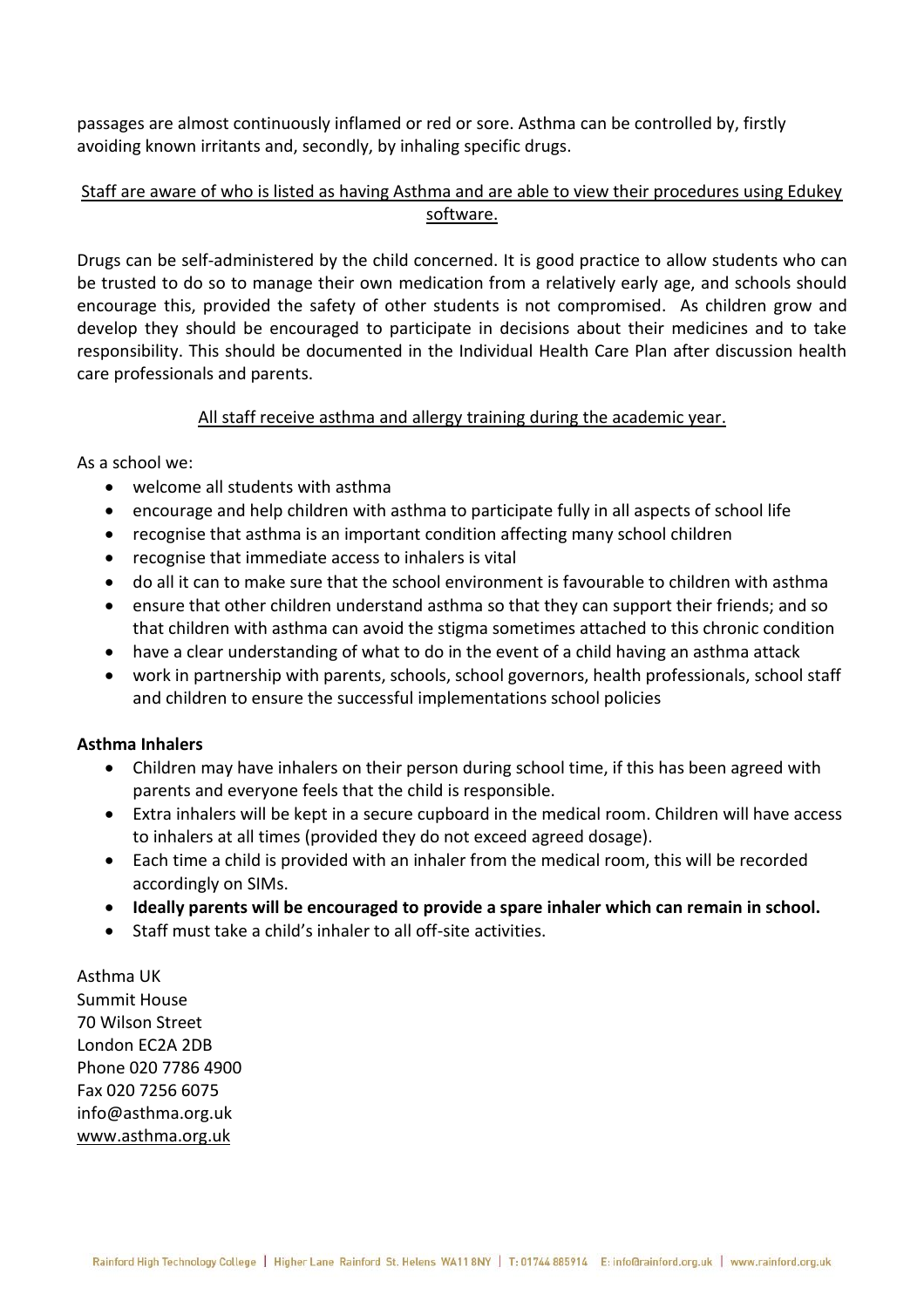# **Epilepsy**

Clear procedures must be discussed with parents regarding management of a child's epilepsy. There are clear written procedures for dealing with each child's individual needs; these may entail use of emergency treatments. It is good practice to allow students who can be trusted to do so to manage their own medication from a relatively early age, and schools should encourage this, provided the safety of other students is not compromised. As children grow and develop they should be encouraged to participate in decisions about their medicines and to take responsibility. This should be documented in the Individual Health Care Plan after discussion health care professionals and parents.

In the event of a child having a number of seizures or a prolonged seizure, an ambulance must be called immediately and the Vice Principal/Principal must be notified.

Epilepsy Action New Anstey House Gate Way Drive Yeadon Leeds LS19 7XY Phone 0113 210 8800 Fax 0113 391 0300 epilepsy@epilepsy.org.uk [www.epilepsy.org.uk](http://www.epilepsy.org.uk/)

#### **Allergies**

In the case of severe allergies, it is advised that parents book an appointment to discuss their child's allergies and needs with the SENCo team (before the academic year begins if possible), and bring along your GP's written information about the allergy, as well as a written management plan the student's needs.

#### All staff receive asthma and allergy training during the academic year.

The Anaphylaxis Campaign PO Box 275 Farnborough Hampshire GU14 6SX Phone 01252 546100 Fax 01252 377140 info@anaphylaxis.org.uk [www.anaphylaxis.org.uk](http://www.anaphylaxis.org.uk/)

#### **Emergency Auto Injector Kit**

From 1 October 2017, the **[Human Medicines \(Amendment\) Regulations 2017](http://www.legislation.gov.uk/uksi/2017/715/contents/made)** allows schools to purchase their own supply of AAI(s) from a pharmaceutical supplier (such as a local pharmacy) *without a prescription*, if they wish to.

# **From September 2020, we have now purchased a 'spare' to use in case of emergency where a personalised AAI IS unavailable.**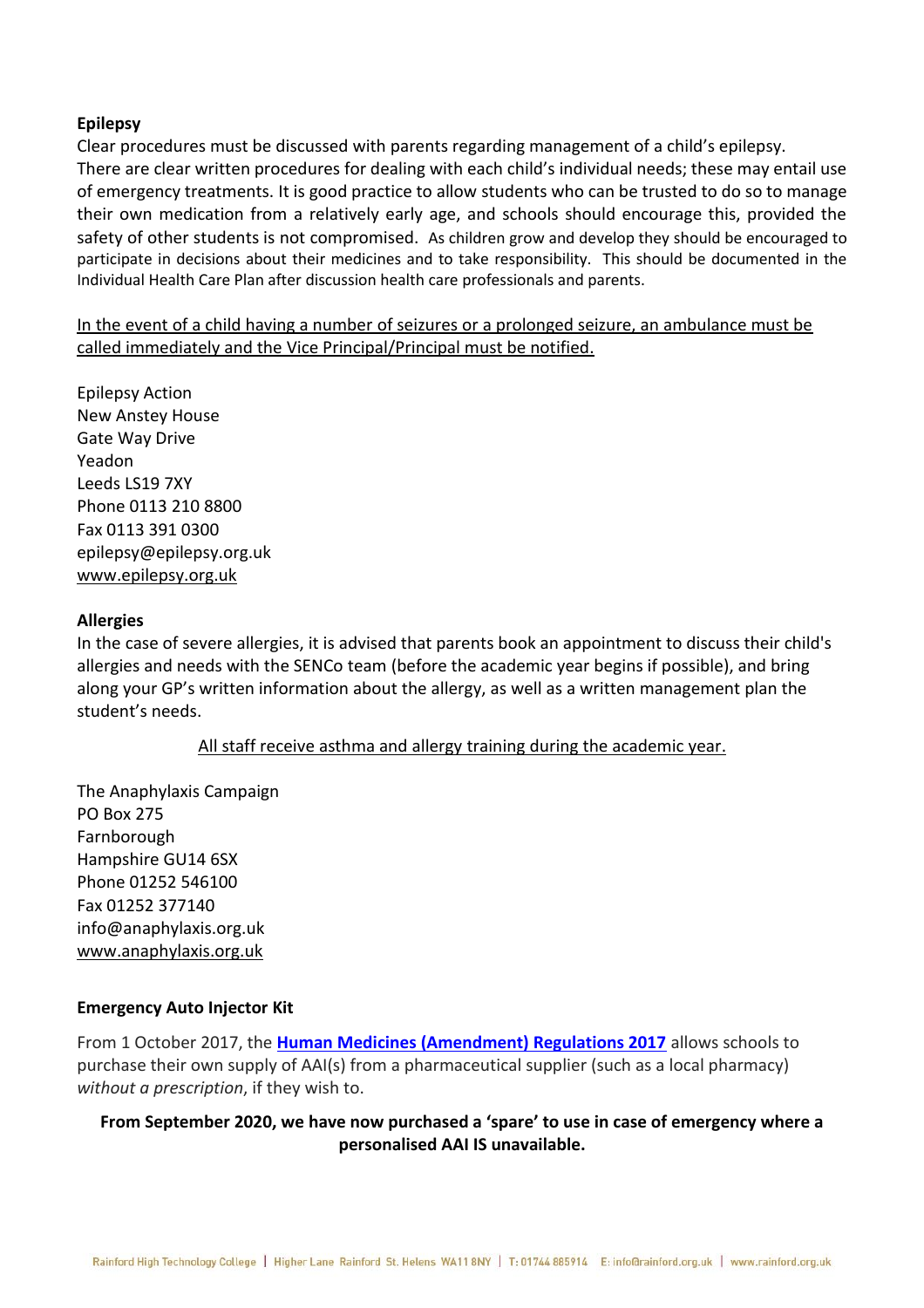Schools with spare AAIs should store these as part of an emergency anaphylaxis kit, which should include:

- $\bullet$  1 or more AAI(s).
- Instructions on how to use and store the device(s). This information can be found on the manufacturer's information leaflet included with the AAI.

#### **Refusing Medication**

No student should be forced to take medication. Staff should inform the child's parent / guardian as soon as possible within the school day if a child refuses medication. This should also be logged on SIMs and reported to SENCo.

#### **Medication Errors**

Examples of medicine errors include:

- *A medicine given to the wrong child*
- *The wrong medicine given to a child*
- *An incorrect dose of medicine*
- *Wrong route used for administration*
- *A medicine is omitted without due reason or record*

Staff should inform the SENCo immediately of an error. The error should also be reported to parents / guardians and G.P. The SENCo will also inform the Principal. Errors must be recorded in SIMs and an account of the error should be submitted to the SENCo by the member of staff involved. All incidents will be recorded in the serious incidents file.

#### **Adverse Reactions**

Any adverse reaction should be monitored, and recorded in SIMs by medical room staff. Mild reactions should be reported to the parent / guardian on the same day. For a child who suffers an acute reaction, emergency treatment should be administered and 999 call made.

The incident and the adverse drug reaction should be reported to the SENCo. The error should also be reported to parents / guardians and G.P. The SENCo will also inform the Principal. An account of the adverse reaction should be submitted to the SENCo by the member of staff involved. All incidents will be recorded in the serious incidents file.

#### **Disposal of Medicinal Products**

Staff should not dispose of children's own medicines. Unwanted or date expired medicines should be returned to the parent / guardian for return to the pharmacy for safe disposal.

School Nurses must follow SOP 9 Safe and Secure Handling of Medicines (St Helens School Nursing Service, 2013). Parents should also collect any medicines held at the end of each term unless these are considered spares and are not needed over the period away from school.

An audit of medical care and student supplies will be carried out by Medical Room Staff, on a half termly basis.

Returned medicines should be documented on SIMS. If parents do not collect all medicines, they should be taken to a local Pharmacy for safe disposal. A log will be kept and parents will be informed of a collection window to take advantage of before medicines are taken to the Pharmacy for destroying.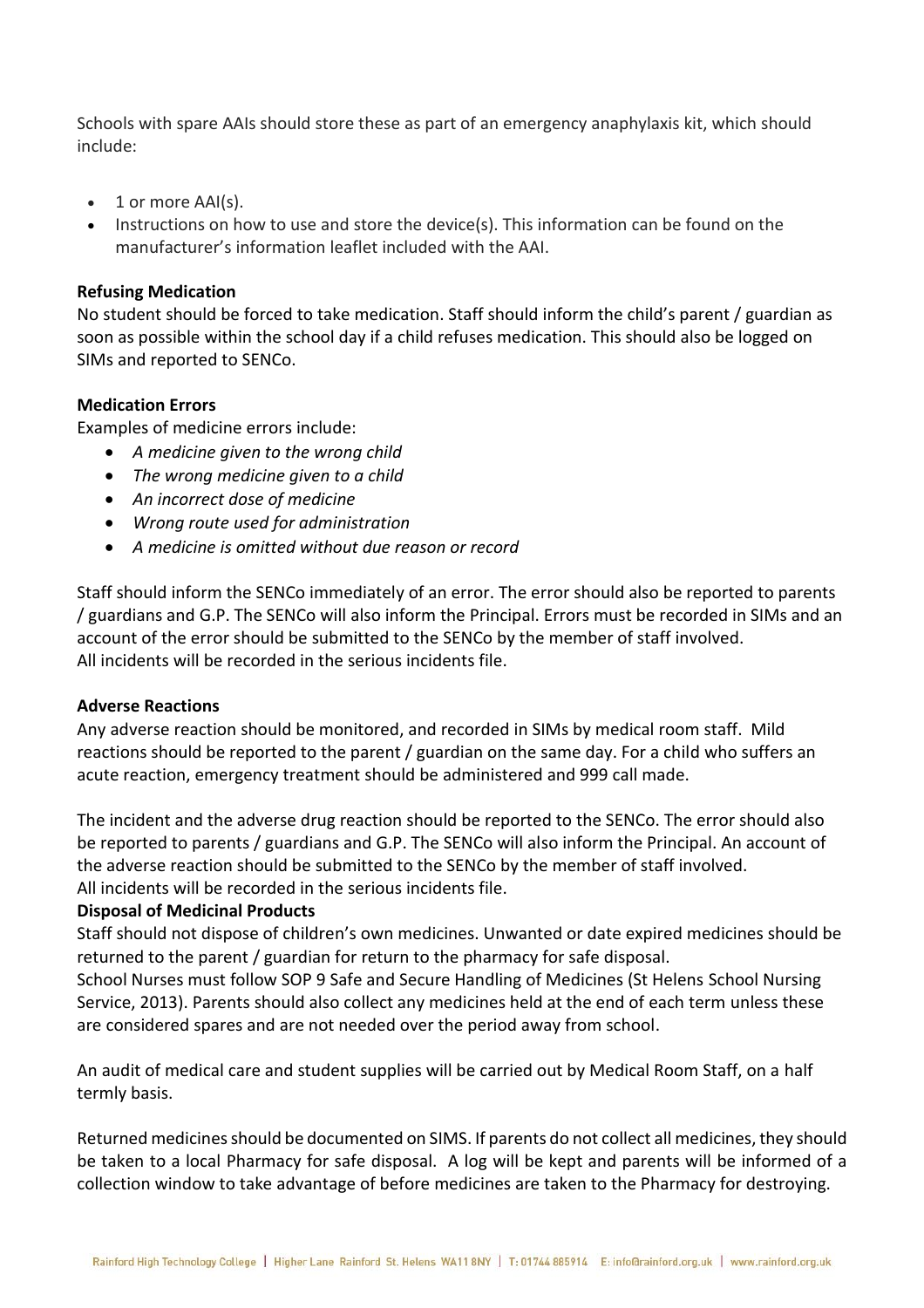# **It is the parent/carer's responsibility to replace medication which has been used or expired, at the request of the school staff.**

Sharps boxes should always be used for the disposal of needles. Collection and disposal of the boxes should be arranged with the Local Authority.

# **Day Trips, Residential Visits and Sporting Activities**

Arrangements must be clear and unambiguous about the need to actively support students with medical conditions to participate in school trips and visits, or in sporting activities (including physical education lessons) and not prevent them from doing so, unless it is otherwise stated in their Individual Healthcare Plan.

Teachers and/or other designated school staff should be aware of how a child's medical condition will impact on their participation, but there should be enough flexibility for all children to participate according to their own abilities and with any reasonable adjustments.

Arrangements should be made for the inclusion of students in such activities with any reasonable adjustments as required; unless evidence from a clinician such as a GP states that this is not possible.

The school will consider what reasonable adjustments they might make to enable children with medical needs to participate fully and safely in school trips and visits, or in sporting activities. The school must carry out a risk assessment so that planning arrangements take account of any steps needed to ensure that students with medical conditions are included. This will require consultation with parents and students along with advice from the relevant healthcare professional to ensure that students can participate safely.

When storing or transporting medicines for day trips, residential visits and sporting activities, the school should refer to the 'Transportation of Medication' and 'Storing Medicines' sections within this Policy.

# **Medical Information and First Aid in School**

The Health and Safety (First Aid) Regulations, 1981 cover all employees, teaching and non-teaching in Schools and education establishments. Although students and students are not covered by the Regulations, The DfEE recommend that Schools have suitable First Aid facilities and a sufficient number of trained persons, **normally one First Aider for every 50 employees.** 

In estimating additional provision sufficient to cover student numbers, **1 First Aider for every 150 students is normally held to be a reasonable ratio.**

Every School should have suitably equipped First Aid boxes in easily accessible places. Ours are located in the Science Prep. Room, P.E Staff Room and Outdoor Changing Rooms, Technology Prep. Room and Staff Room along with catering areas.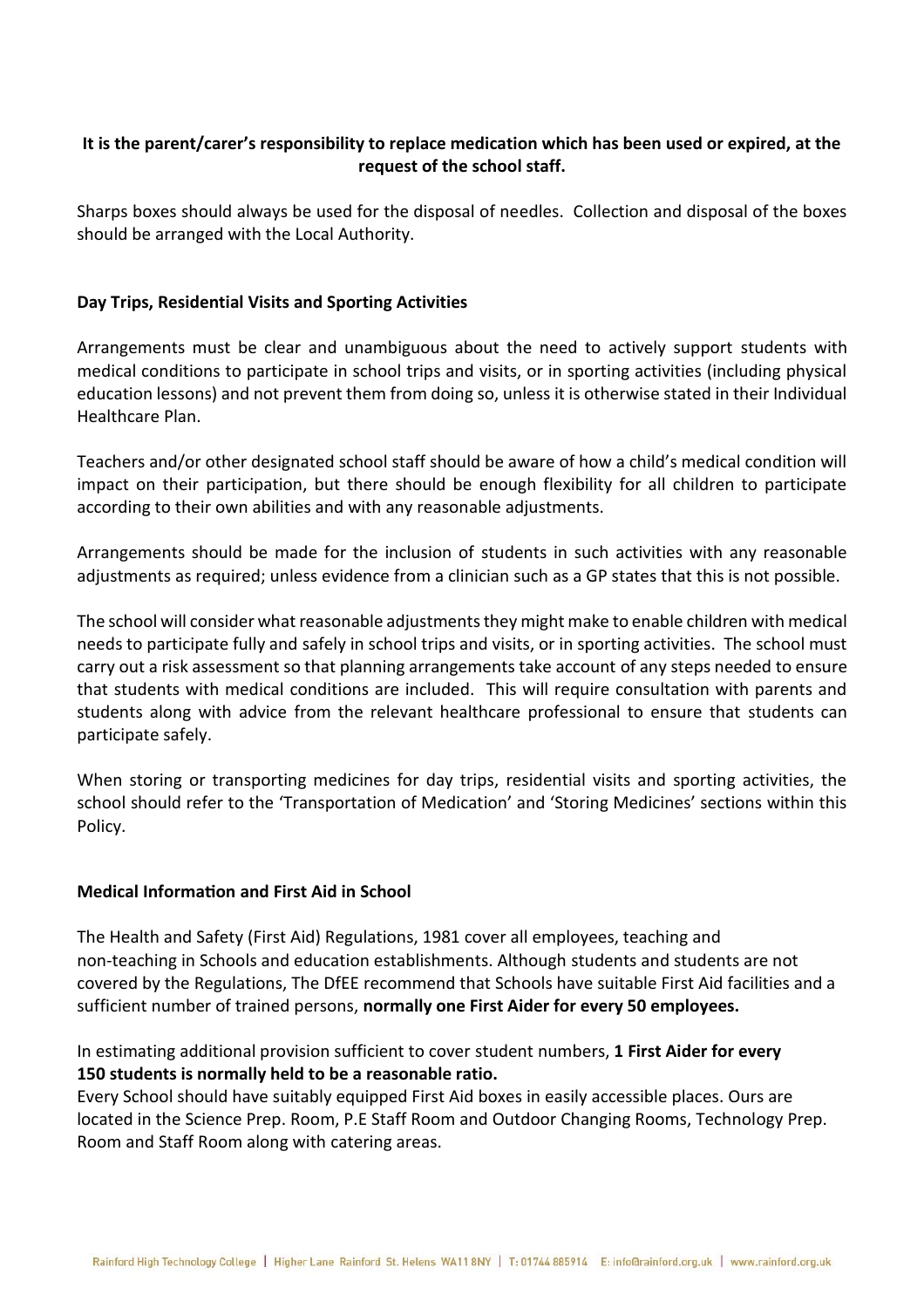**We have a dedicated member of our Learning Support team on rota throughout the week. They will staff the Medical Room full time and be supported by trained colleagues where appropriate. The Pastoral Team will work alongside First Aid in terms of students being 'generally unwell'.** 

#### **Medical Room**

This service will be available for First Aid incidents during break and lunch times. The First Aider will triage all cases and deal with them in their assessment of priority. During lesson times, First Aid assistance will be called for by walkie talkie and where possible, dealt with at the scene.

#### **Guidance**

First Aid should be a priority when it is requested. First Aid should be given at the nearest point to where the incident occurred. Students should not be passed from one First Aider to another without good reason.

First Aid is medical treatment required following an accident and causing bleeding, a bump, break, bruising or a scratch.

Staff should use their professional judgement to assess if, for example, headaches or upset stomachs require genuine First Aid treatment. If in doubt, signpost to Pastoral Staff.

Sport's injuries during lessons will be initially dealt with by the First Aider / Teacher in charge. If further medical attention is required, the student will be passed to another First Aider on the list. The notes should be completed by both First Aiders at the earliest opportunity. This will ensure that the student's records are accurate.

# **Head injuries (as per staff handbook)**

1. Assess the situation.

2. Inform parents. (Use the Priority One contact).

3. Inform the parent that the student needs to be collected.

- 4. Advise parents that medical attention is needed straight away.
- 5. Complete an online Accident Report form.
- 6. Input the incident to the school system.

#### **Emergency Procedures**

The Individual Healthcare Plan should clearly define what constitutes an emergency for that particular child and explain what to do, including ensuring that all relevant staff are aware of emergency symptoms and procedures.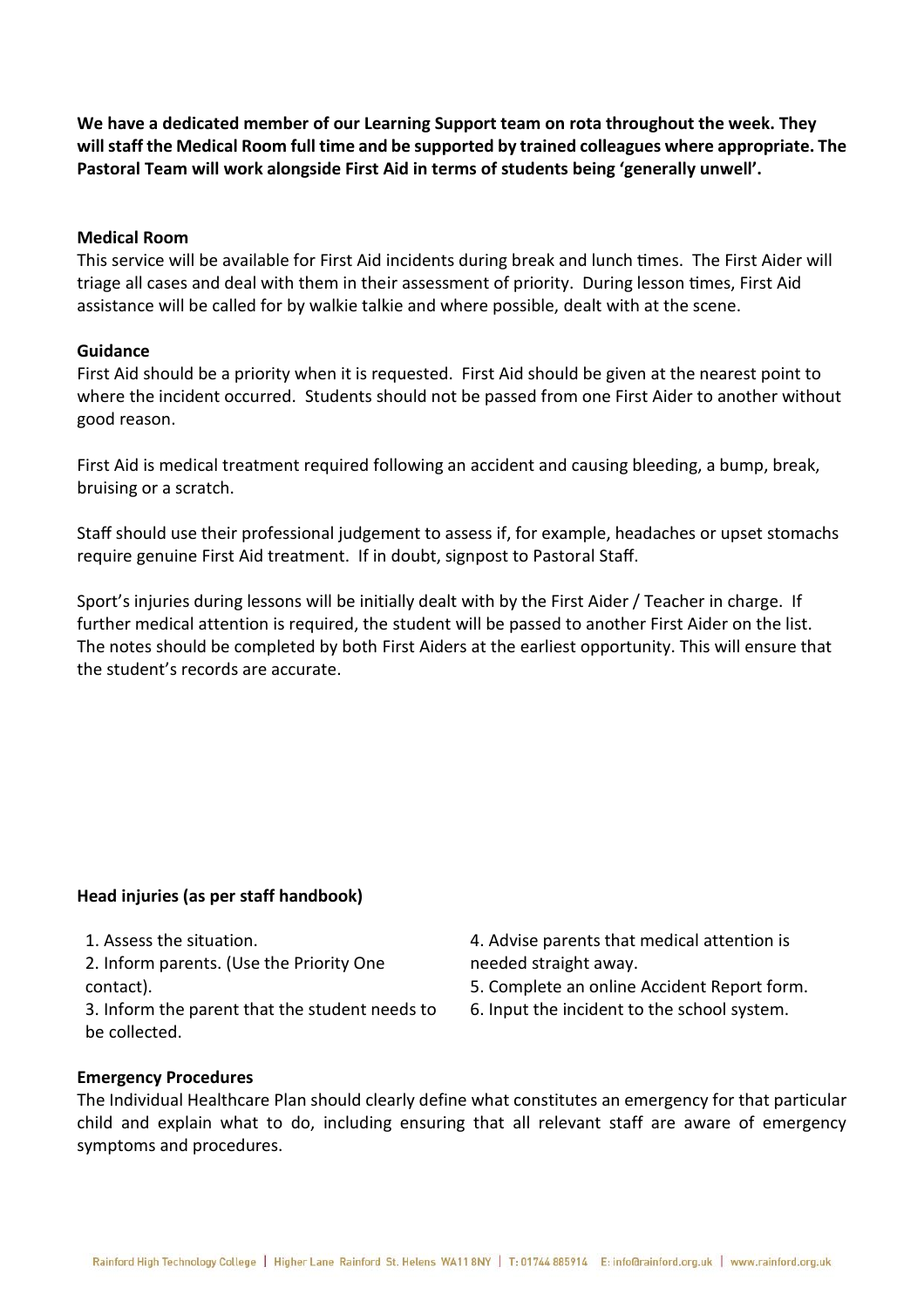As part of general risk management processes all schools should also have arrangements in place for dealing with emergency situations. Schools should therefore take care not to solely focus on emergencies identified in the Individual Healthcare Plans and appreciate that other emergency situations may occur.

All staff should be aware of the likelihood of an emergency arising and what action to take if one occurs. Back-up cover should be arranged for when the member of staff responsible is absent or unavailable, this includes out of class activities. At different times of the day other staff may be responsible for children, such as Midday Supervisors. It is important that they are also provided with training and advice. Other children should know what to do in the event of an emergency, such as, telling a member of staff.

# **Transport to Hospital**

Where the First Aider/staff member attending the scene considers that hospital treatment is required, the school should contact the Emergency Services for advice and follow it. Parents must be contacted and informed of the situation.

If a child needs to be taken to hospital, staff must stay with the child until the parent arrives to accompany the child, or accompany a child taken to hospital by Ambulance and stay with the child until their parents/guardians arrive. Schools need to ensure they understand the local Emergency Services cover arrangements and that the correct information is provided for navigation systems.

If, despite being fully appraised of the situation, the Emergency Service does not consider it necessary for transport by Ambulance, but the school considers that further medical advice is required, the school should contact the student's next of kin. If the next of kin cannot be contacted and/or do not have access to own transport, the school can, **only in these exceptional circumstances** arrange to transport the injured person using their school staff transport. They must be accompanied by an additional responsible adult to support the injured person. Please note: All staff who are likely to use their own vehicles for business travel must have the appropriate business insurance and a valid MOT certificate (where required). It is the responsibility of the Principal (or nominated officer) to check these documents together with the individual's Driving Licence in accordance with the St Helens Council Driving Policy.

# **Functions of First Aiders**

- To ensure First Aid boxes are stocked, regularly checked and refilled.
- Ensure that records are kept of all First Aid treatment. All First Aid treatment must be recorded on SIMs and, where necessary on the St Helens Accident Reporting system.
- To administer treatment in accordance with the First Aid training they have received.
- To advise the pastoral staff of any concern or consideration regarding the treatment.

# **Hygiene and Equipment**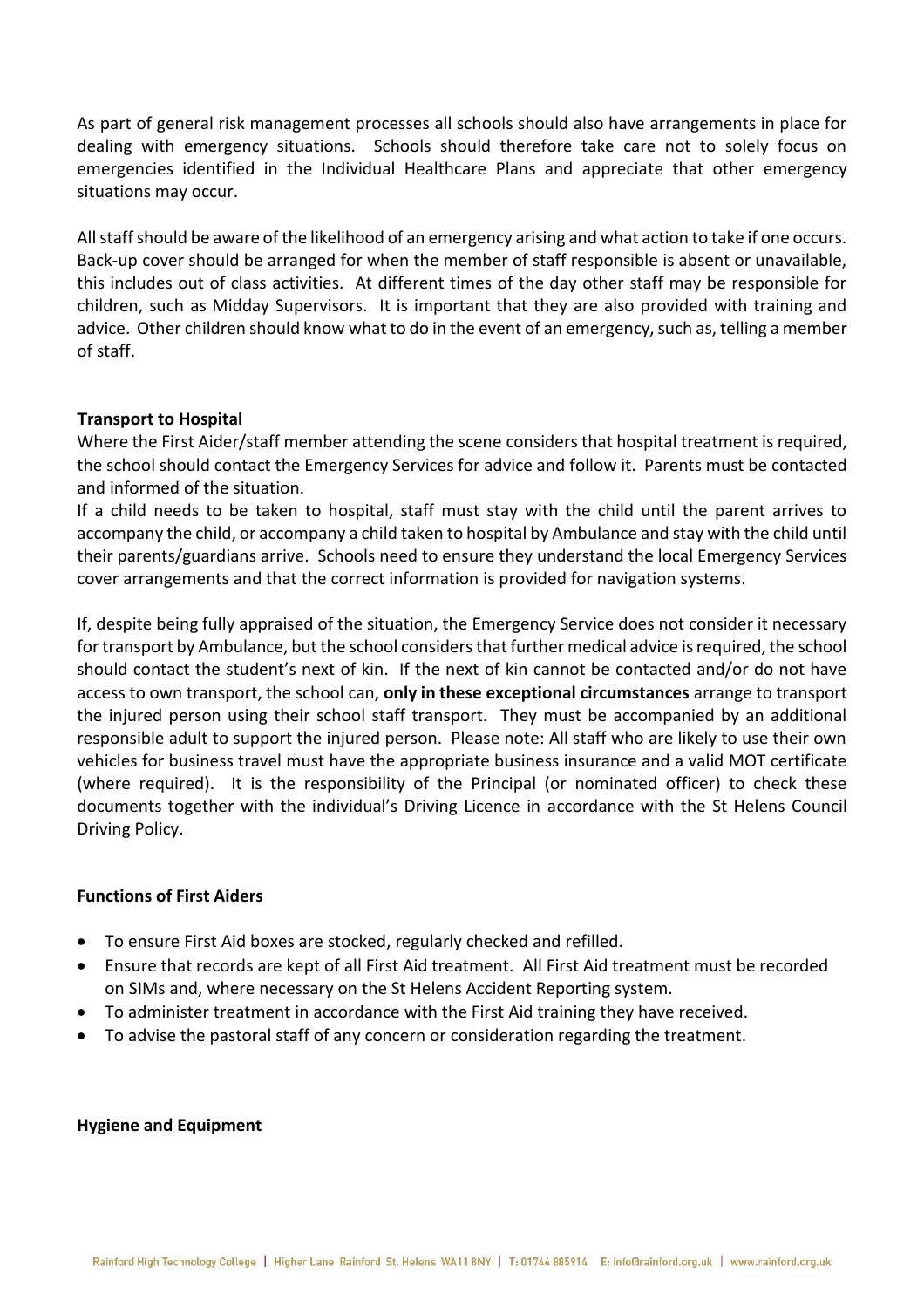At Rainford High, we aim to ensure that we have a healthy and safe environment. We cater for intimate care – please see separate, Intimate Care Policy.

# **All zones are equipped with basic First Aid supplies and equipment.**

# **Contents of a First Aid Kit (several small kits around the school)**

| <b>Item</b>                                                 | Quantity            |
|-------------------------------------------------------------|---------------------|
| Guidance card                                               | 1                   |
| Contents list                                               | 1                   |
| Individually wrapped sterile adhesive dressings             | 20 (assorted sizes) |
| Sterile eye pads, with attachment                           | 2                   |
| Individually wrapped triangular bandages                    | 2                   |
| Safety pins                                                 |                     |
| Medium sized individually wrapped sterile (12cm x 12cm) un- | 4                   |
| medicated wound dressings                                   |                     |
| Large sized individually wrapped sterile (18cm x 18cm) un-  | $\mathbf{1}$        |
| medicated wound dressings                                   |                     |
| Alcohol free moist cleaning wipes                           | 20                  |
| Disposable gloves (pair)                                    | 6                   |
| Resuscitation face shield (with one way valve)              | $\mathbf{1}$        |
| Water resistant plasters (provide blue plasters for food    | 40                  |
| handlers)                                                   |                     |
| Finger sterile dressing                                     | $\overline{2}$      |
| Burn dressing                                               | 1                   |
| Conforming bandage (7.5cm wide)                             | 1                   |
| Adhesive tape (2.5cm wide)                                  | 1                   |
| Foil blanket                                                | 1                   |
| Scissors (suitable for cutting clothing & leather)          | 1                   |

First Aid boxes and kits should contain only the items that a First Aider has been trained to use. They should not contain medication of any kind.

# **A first-aid certificate does not constitute appropriate training in supporting children with medical conditions.**

# **Manual Handling**

Rainford High will work towards a safe handling policy and as part of this process will ensure a current policy of minimal lifting. We will ensure that the necessary arrangements are made to facilitate the information of the policy, for example by provision of appropriate and suitable training by professionally competent persons, for those who have duties under the policy.

# **The main objective is to reduce the risk of injury and disablement caused by manual handling in the workplace to the minimum.**

Rainford High has a duty of care to ensure that: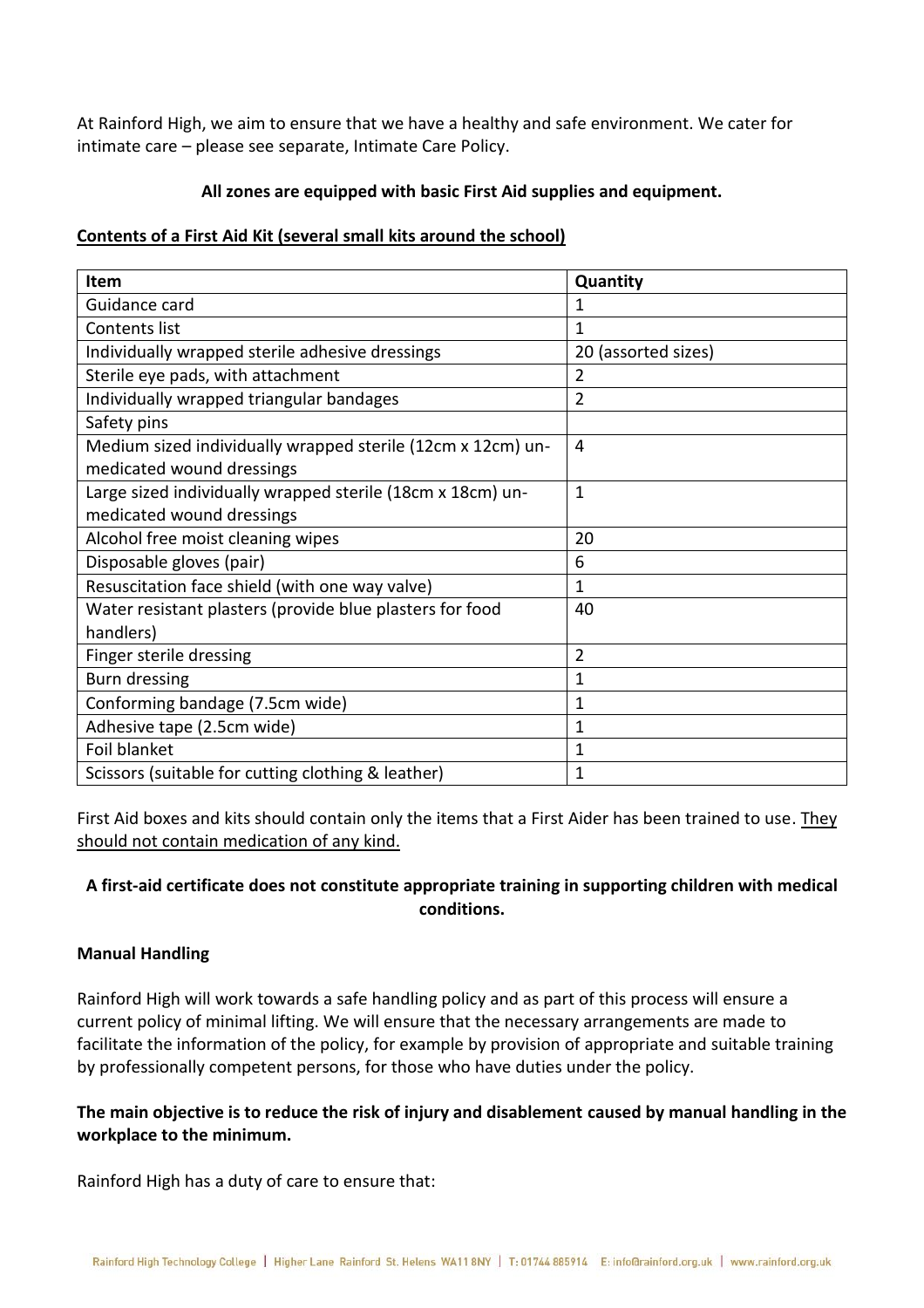- Minimum requirements for the manual handling of loads are followed where there is a particular but not exclusive risk of back injury to workers.
- The need for manual handling is avoided or, when it cannot be avoided, an assessment is made of the operation and where there is a risk of injury, appropriate steps taken to reduce or avoid that risk.
- Assessment of manual handling operations take into account factors which include characteristics of the load, the physical effort required, characteristics of the working environment and the requirements of the task.
- Information and training is provided to staff ensure that manual handling requirements are clearly identified when recruiting staff so that appropriate medical advice can be taken as part of pre-employment health screening.
- Make allowance for any known health problems which might have a bearing on an existing employee's ability to carry out manual handling operations safely.
- Refer to occupational health advisors if there is any good reason to suspect that an individual's state of health might significantly increase the risk of injury from manual handling operations.
- Monitor and review manual handling assessments when there is reason to suppose that they are no longer valid due to changes in working conditions, personnel involved or a significant change in the manual handling operation affecting the nature of the task or the load.
- Maintain records of accident and ill health related to manual handling operations.

# **The responsibilities of the employee:**

The employee must;

• Take responsible care of their health and that of others whose safety may be affected by their activities when involved in manual handling operations.

• Co-operate with the owner/manager in the making of assessments of hazardous manual handling tasks.

- Observe safe systems of work and use of safety equipment
- Participate in training given in manual handling.
- Report pregnancy or any medical conditions which may affect their ability to handle loads safely.

• Report any change in working conditions, personnel involved in manual handling risks or a significant change in the nature of the task or the load which may necessitate a review of the assessment.

• Employees have a duty to use manual handling equipment provided and ensure it is used correctly.

# **Individual Health Care Plans**

All our Care Plans are written by Healthcare Professionals or the School Nurse along with the child, parents and School.

# **All Care Plans are kept in a file in the general office for easy access to EMERGENCY MEDICATION as quickly as possible.**

These documents will also be under individual profiles as linked documents on SIMS. Should the student be under a specialist for health issues, the care plan will be written by them and passed on to School.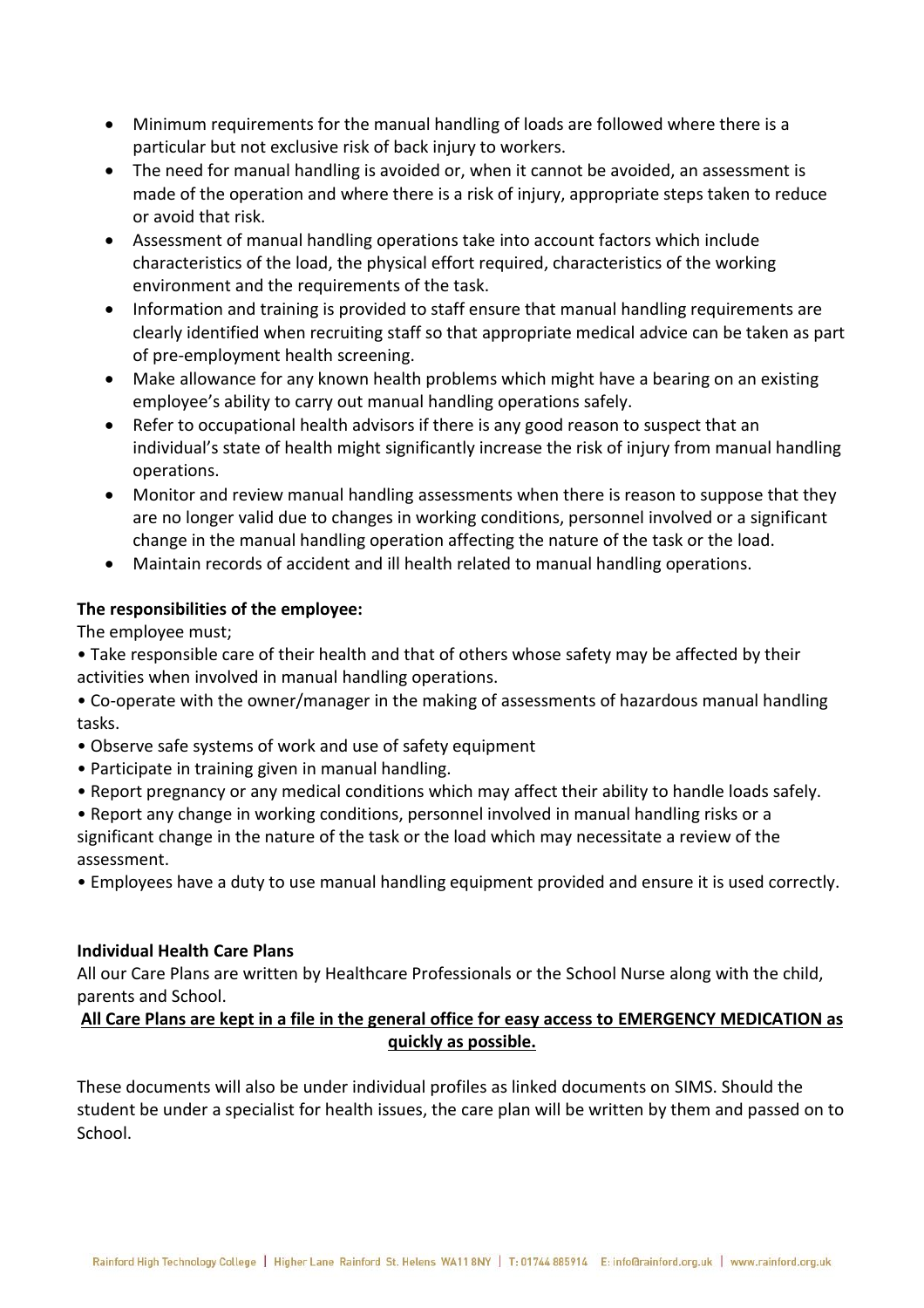Copies of Care Plans are kept in School, parents have a copy, the family GP is sent a copy and one is put into the child's health record for the School Health Team.

The main aims of having a Care Plan in place are to ensure the child is safe in School and to ensure their medical conditions do not interfere with students enjoying or achieving in School.

#### All Care Plans are updated appropriately according to need.

Rachel Hankin School Nurse – St Helen's North 0-19 Service North West Boroughs Healthcare NHS Foundation Trust Moss Bank Children's Centre Kentmere Avenue St Helens WA11 7PQ

Tel: 01744 624313 Email: [rachel.hankin@nhs.net](mailto:rachel.hankin@nhs.net)

#### **Complaints**

Should parents or students be dissatisfied with the support provided, they should initially discuss their concerns with the SENCO team. If for whatever reason this does not resolve the issue, they may make a formal complaint via the school's Complaints Procedure.

#### **Review and Evaluation**

This policy will be reviewed on an annual basis, to ensure that it continues to be effective and applicable and is in accordance with relevant legislation.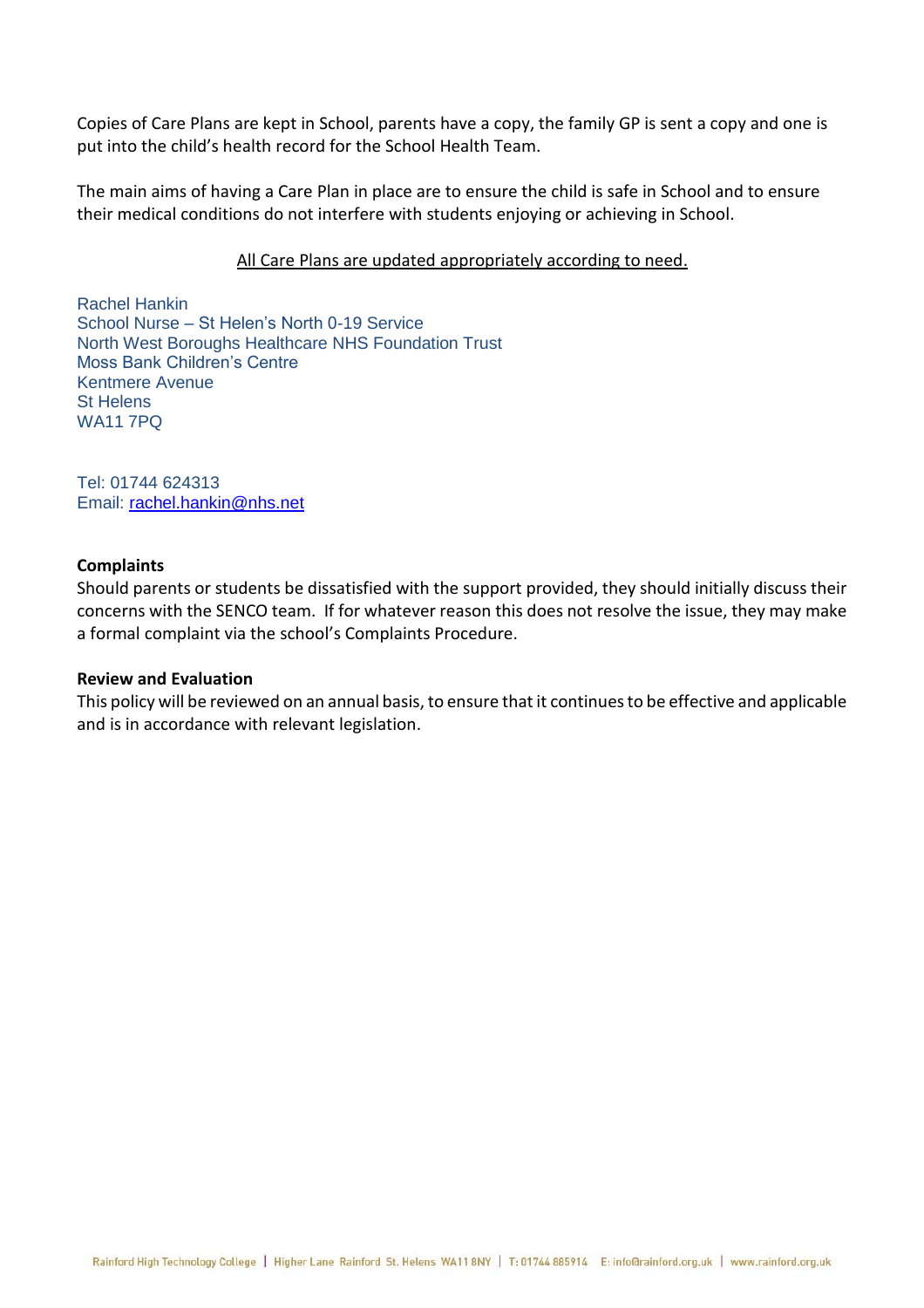Appendix 1:

# **Medical and First Aid Procedures Rainford High – Covid 19**



# **Unwell students / Symptoms of Covid 19**

Staff should assess the situation to see whether they need to be sent to Pastoral staff to be sent home.

# **The main symptoms of coronavirus are:**

-high temperature – this means you feel hot to touch on your chest or back (you do not need to measure your temperature) - new, continuous cough – this means coughing a lot for more than an hour, or 3 or more coughing episodes in 24 hours (if you usually have a cough, it may be worse than usual) loss or change to your sense of smell or taste – this means you've noticed you cannot smell or taste anything, or things smell or taste different to normal **Most people with coronavirus have at least one of these symptoms.**

If a student needs to be collected by a parent, they must be escorted to the waiting area in Reception by a staff member using social distancing. In the event a student needs observing whilst waiting in Reception to leave site, the First Aider attending to the student must remain with them until they are collected.

In the event that a student displays symptom of Coronavirus, they must be instead isolate in The Medical Room until they are collected.

The sign to notify that someone is isolating must be displayed on the door and not removed until a deep clean has taken place by FM. Staff must inform FM Site Staff immediately as the area that the child has been seated in will need cleaning thoroughly as well as The Medical Room once they have been collected. Deep cleaning also takes place across the site at the end of each day.

Should a student be sent home with symptoms of Coronavirus, Pastoral staff must communicate that they should refer for Covid testing and should not return to site until a negative result has been obtained.

**They must also inform school should they receive a positive result.**

# **We will also liaise with St Helens Authority and Public Health for advice around isolating individuals and groups.**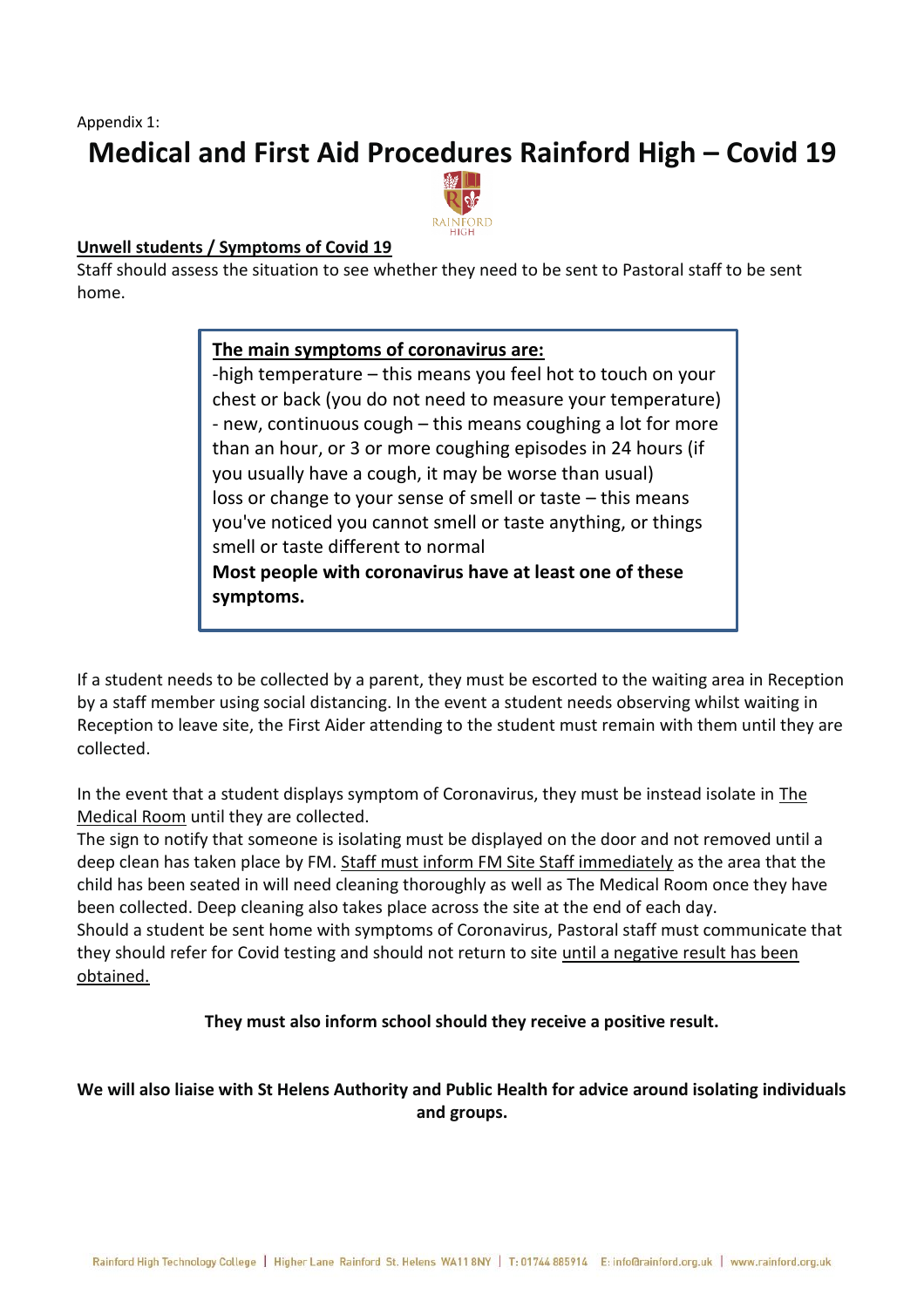## **General First Aid**

We will continue to administer First Aid as best we can whilst maintaining social distancing guidelines where possible. A distance of at least 2 metres (6 feet). Promote independence where possible e.g. students can wash their own wounds, put on their own plaster is able to do so. Please use professional judgement here.

ď

If distancing is not possible, refer to this:

# **Management of risk when** planning work: The right priorities

Checklist from Seven steps > Step 3 > Further tools >

Risks should be reduced to the lowest reasonably practicable level by taking preventative measures, in order of priority. The table below sets out an ideal order to follow when planning to reduce risk from construction activities. Consider the headings in the order shown, do not simply jump to the easiest control measure to implement.

| 1) Elimination                                  | Redesign the job or substitute a substance so that the hazard is removed<br>or eliminated. For example, dutyholders must avoid working at height where<br>they can.                                                                                                                                                                                                                                                                                                                                                                 |
|-------------------------------------------------|-------------------------------------------------------------------------------------------------------------------------------------------------------------------------------------------------------------------------------------------------------------------------------------------------------------------------------------------------------------------------------------------------------------------------------------------------------------------------------------------------------------------------------------|
| 2) Substitution                                 | Replace the material or process with a less hazardous one. For example,<br>use a small MEWP to access work at height instead of step ladders. Care<br>should be taken to ensure the alternative is safer than the original.                                                                                                                                                                                                                                                                                                         |
| 3) Engineering controls                         | Use work equipment or other measures to prevent falls where you cannot<br>avoid working at height. Install or use additional machinery such as local<br>exhaust ventilation to control risks from dust or fume. Separate the hazard<br>from operators by methods such as enclosing or guarding dangerous items<br>of machinery/equipment. Give priority to measures which protect<br>collectively over individual measures.                                                                                                         |
| 4) Administrative controls                      | These are all about identifying and implementing the procedures you need<br>to work safely. For example: reducing the time workers are exposed to<br>hazards (eg by job rotation); prohibiting use of mobile phones in hazardous<br>areas; increasing safety signage, and performing risk assessments.                                                                                                                                                                                                                              |
| 5) Personal protective<br>clothes and equipment | Only after all the previous measures have been tried and found ineffective in<br>controlling risks to a reasonably practicable level, must personal protective<br>equipment (PPE) be used. For example, where you cannot eliminate the<br>risk of a fall, use work equipment or other measures to minimise the<br>distance and consequences of a fall (should one occur). If chosen, PPE<br>should be selected and fitted by the person who uses it. Workers must be<br>trained in the function and limitation of each item of PPE. |

if a fully boarded and gu scaffold, workers would not be expected to wear personal fall-arrest equipment.

All incidents requiring First Aid are to be dealt with in the Medical Room where possible.

All First Aiders will be allocated with personal PPE packs which should only be opened when needed to avoid contamination and disposed of after once use. These will be distributed to staff trays in the front office ready for staff to collect at the beginning of their allocated day and returned to trays again at the end of each day.

PPE packs must always be kept on your person along with a radio if you are the First Aider on duty. Replacement equipment will be supplied by THK upon request.